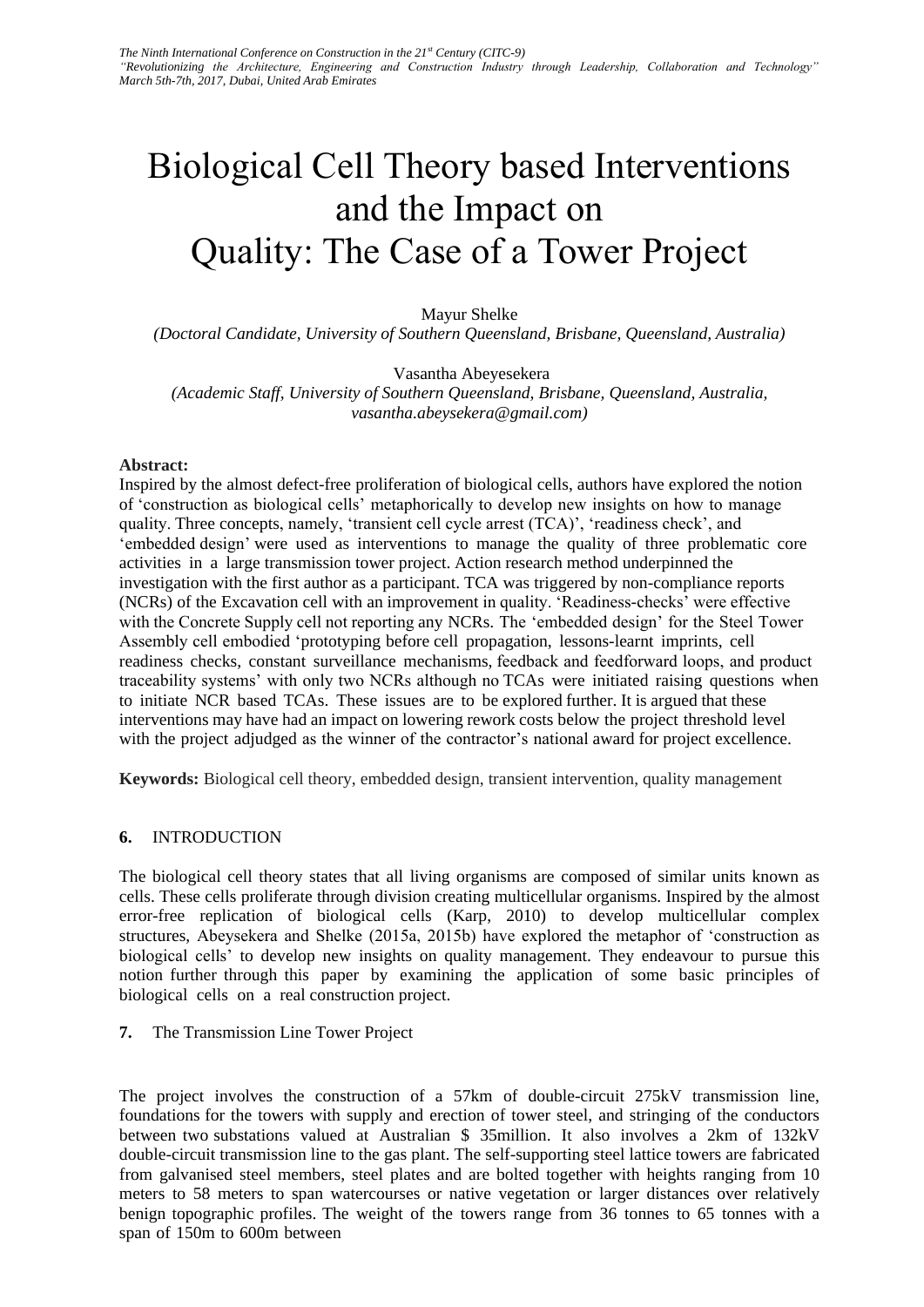towers which are strung with client supplied conductors. There were 147 towers with 3500 tonnes of galvanised tower steel used. Each tower had four legs which were supported on reinforced concrete piled foundations using 3300 cubic meters of concrete. The contractor executing this project is one of the largest construction companies in the world with a history of executing such high voltage transmission line projects.

- **8.** An Introduction to the Metaphorical Approach
- As noted before, inspired by the almost error-free proliferation of biological cells, authors have taken a metaphorical approach by exploring the notion of 'construction as biological cells' taking the position that construction cells are similar to biological cells in certain ways although different in other ways (Abeysekera and Shelke 2015a, 2015b). This approach labelled as the Metaphorical Approach has permitted the authors to develop new insights on quality management in construction with this paper exploring the relevance of three concepts. It needs to be noted that similar approaches have been used before by Deleuze and Guattari (1987) and advocated by Midgley, Trimmer, & Davies (2013).
	- **9.** Biological Cell Theory and its Relevance to this Study

Three concepts, namely, 'transient cell cycle arrest (TCA)', 'readiness check', and 'embedded design' have been identified for further exploration. These are explained further in the following sections.

# **4.1 Transient states of rest**

Biological cells proliferate through cell division. The process is controlled through a mechanism which goes through four phases in a cyclic manner (see Fig. 1) and these phases are described in Table 1 (see, Bartek, Lukas, & Lukas, 2004; Kastan & Bartek, 2004; Reece et al., 2012). Interestingly, the process is also kept in tab through three checkpoints as shown in Fig.1. These checkpoints act as gates with the capability to stop the process. If the process is defective, it puts the cell into a transient state of rest until it is ready for replication. In the event it is found replication is not possible without error, the mechanism ceases to function by causing cell death.

| <b>Stage</b>   | Cell Activity                       | Control of Cell Activity                                             |
|----------------|-------------------------------------|----------------------------------------------------------------------|
| G1             | Initial state at rest waiting for a | Checkpoint G1- in place and will delay progression to next stage     |
|                | signal from Growth factor to        | in case of damage to DNA and repair damage. Checks for cell size,    |
|                | proceed to next stage for           | nutrients, growth factors. Commit to next stage on passing the       |
|                | proliferation. The cell grows,      | checkpoints else leave the cell cycle and enter resting state called |
|                | carries out Metabolism.             | G0 phase-Resume dividing if conditions improve.                      |
| S              | Replication of DNA.                 | Irreversible phase where DNA replication occurs. Surveillance        |
|                |                                     | mechanism for detecting errors, delaying replication and initiate    |
|                |                                     | repairs. Allow recovery of cell cycle progression after repairs      |
| G <sub>2</sub> | Cell grows and prepares for         | Checkpoint G2- for cell size and DNA replication, damage.            |
|                | mitosis                             | Confirm DNA integrity following replication in S phase. Pause        |
|                |                                     | and allow for repairs if required by halting cell cycle. Induce      |
|                |                                     | apoptosis or programmed cell death to ensure damaged DNA is          |
|                |                                     | not passed onto daughter cells                                       |
| M              | roduce two nuclei each with         | Checkpoint M- for chromosome-spindle attachment. Will arrest         |
|                | complete. Copy of entire            | cell cycle if found unsatisfactory                                   |
|                |                                     |                                                                      |
|                | chromosome in original cell         |                                                                      |

| Table 1: Cell cycle phases and cellular control of activities |  |
|---------------------------------------------------------------|--|
|---------------------------------------------------------------|--|

Interestingly, there are other checkpoints as well. For example, when a cell moves into the S phase, to ensure that the purpose of that stage is achieved correctly, the cell mechanism has additional checks to slow down the process providing time for repair through a surveillance mechanism. In construction, this refers to a situation where the production process has started but is temporarily halted due to the presence of a number of NCRs (see Intervention 1 discussed in Section 6).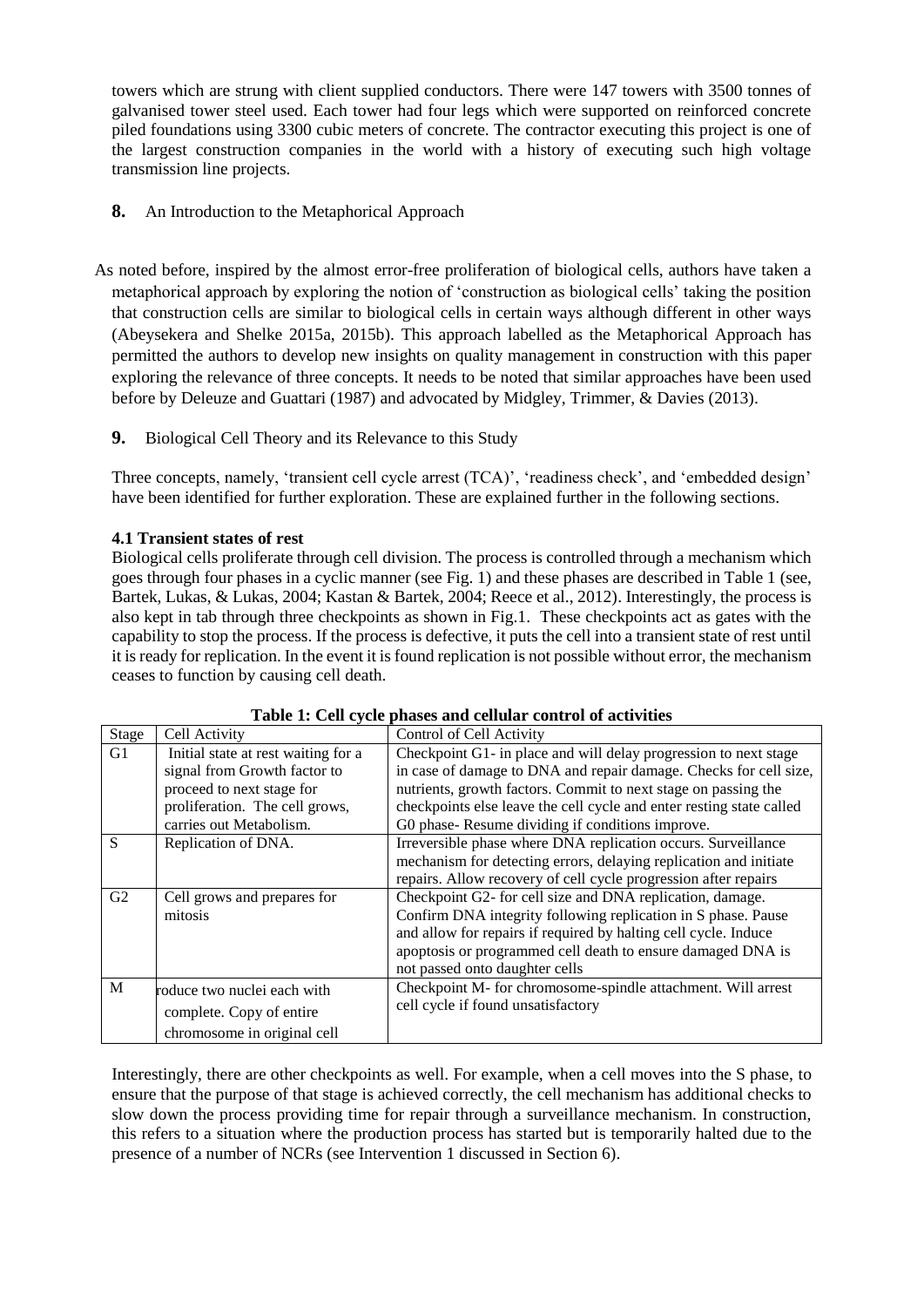## **4.2 Readiness for replication (at start)**

The cells subdivide in the M phase, and as noted in Table 1 it moves into the G1 phase where the newly divided cells keep growing. However, the most important stage is the S stage where DNA is replicated. Because, according to Cassimeris, Lingappa, and Plopper (2011) the production of new cells require the division of the pre-existing cell, a cell must carry within it the information for reproducing all of its components (which the authors refer to as the embedded design, section 4.3). For this to happen accurately, the preparatory stage is important for launch this phase. There is a checkpoint for the cell readiness for this crucial stage in the cell cycle for replication of



genetic information. Cell attributes like the cell size, nutrients, growth factor, the status of the existing DNA for replication is checked and repaired if required. The checkpoint will arrest participation in cell cycle till satisfactory readiness is achieved. In a construction situation, this is similar to where a concrete production plant is thoroughly examined for the capability or the ability to produced quality concrete and its production capacity (see Intervention 2 in Section 6).

## 4.3 Embedded Design

The nucleus houses the genetic information necessary for cell growth and reproduction according to Alberts (2012), and the cells possess means to use the genetic program which is constructed of DNA (Karp, 2013). According to Karp (2013) the cellular activities can be remarkably precise with the DNA duplication error rate of less than one mistake every ten million nucleotides incorporated, and most of these are quickly corrected by an elaborate repair mechanism that recognises the defect. The human genetic program providing information to build has enough information coded to fill millions of pages of text if converted to words and these constitute the blueprints for constructing cellular structures, the directions for running cellular activities, and the program for making more of themselves (Karp, 2013). The above is a description of what the authors refer to as the embedded design, which is not only driving the very processes for efficient cell replication, but the design is also passed onto the next replicated cells with high fidelity. In construction, a similar situation is the coded instruction in the various project documentation and the processes to implement the procedures to achieve error-free replication of the construction cell (see Intervention 3 in Section 6).

## **10.** Aims and Objectives

In the preceding section, reference was made to three BCT concepts, namely, transient cell arrest, readiness for cell proliferation, and embedded design. The intention of this paper is to discuss the relevance of these concepts to quality management, particularly on how these concepts were applied for managing quality in the tower project described above with the intention of understanding how these concepts could be used for the management of other projects.

# **6. Methodology**

## **6.1 Cell identification**

Fundamental to the application of the above concepts was the identification of suitable cells. Abeysekera and Shelke (2015) have noted before that cells could be identified in different ways. In this project, cells were identified based on repetitive physical tasks such as excavation of footings for the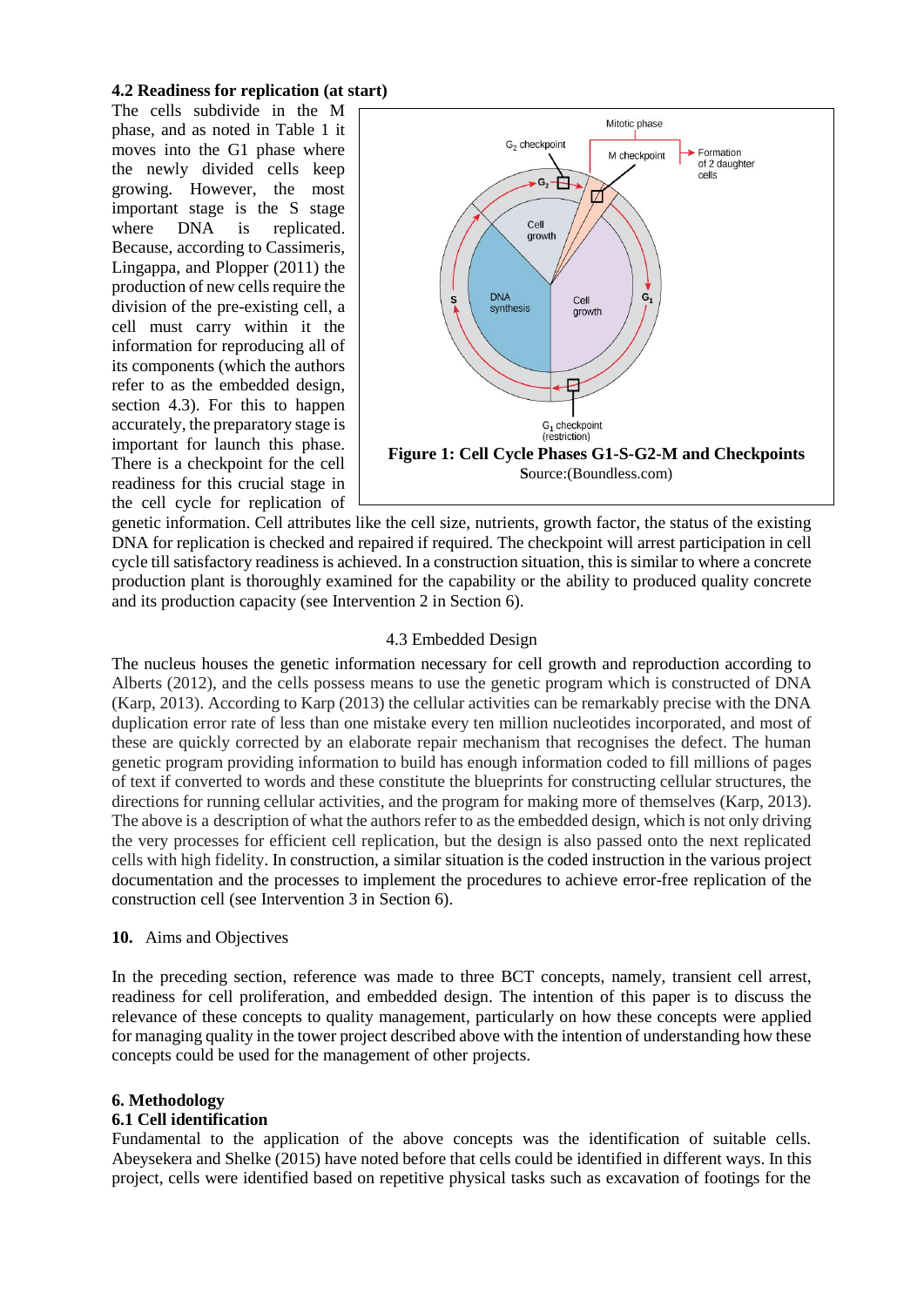towers. Given that there were many cells, it was not practical to trial the application of these concepts to all such cells. According, following discussions with senior project team members, it was decided to focus on cells that were considered significantly risky in relation to quality, time and cost overruns. Accordingly, the following cells were identified informed by the experience of completing a similar project recently: (a) Excavation cell (b) Concrete supply cell (c) Tower steel erection cell

## **6.2 Research methods**

The first author of this paper was involved in this project as the Senior Quality Coordinator. Accordingly, it was thought opportune that an attempt is made to apply these concepts in discussion with the project staff. Participatory research methods such as action research seemed appropriate. According to Reason and Bradbury, as cited in Brydon-Miller, Greenwood, and Maguire (2003) action research have been described as seeking 'to bring together action and reflection, theory and practice, in participation with others, in the pursuit of practical solutions to issues of pressing concern to people…' This method challenges the claims of a positivistic view of knowledge which holds that in order to be credible, research must remain objective and value-free, with Brydon-Miller et al. (2003) insisting that values require actions and knowledge comes from doing, and it is this knowledge which is compelling the action researcher to act. Action researchers plan for cycles of action and reflection and thereby must be reflexive about how change efforts are unfolding, and the impact that our presence (the intervention) is having (Bradbury-Huang, 2010). Berg, Lune, and Lune (2004) have cited three types of action research identified by Grundy (1988, p.535), Holter and Schwartz-Barcott (1993, p.301) and McKernan (1991, pp. 16-27) while categorising these into three types of action research: (a) a technical/scientific/collaborative mode (b) an emancipating/enhancing/critical mode, and (c) a practical/mutual collaborative/deliberate mode. The latter method was employed in this project as the researcher and practitioner came together and collaboratively identified potential problems and issues, their underlying causes, and possible interventions. The first author (as a participant) planned and carried out a number of interventions in an ongoing project with the analysis of such interventions carried out to gain post-intervention insights. Such interventions were carried out in a collaborative manner. It is important that when the study is over, the stakeholders still need to know what the results were as per Berg et al. (2004) which will be carried out in due course.

On the weakness of action research method Brydon-Miller et al. (2003) refer to the 'localism' where the bulk of action research, while often doing much good in the local situation, however, fail to extend beyond the local context. Bradbury-Huang (2010) have concerns regarding the generalizability of this approach. In response to such concerns, Brydon-Miller et al. (2003) affirm action research is much more able to produce 'valid' results than conventional social science research because expert research knowledge and local knowledge are combined with local stakeholders involved in the process. Also, it is stated that this method meets criteria of validity testing more effectively than do others forms of social research because such projects test knowledge in action. Bradbury-Huang (2010) also counter such criticism about generalizability drawing attention to the growing accumulation of local knowledge and has suggested sharing such local knowledge through a peer review mechanism with the possibility of transferability of knowledge.

## 6. 3 Interventions and Inductions

Any intervention in the existing QMS (Quality Management System) to a project can be challenging as it questions the status-quo and the accepted manner of working. To overcome this, the first author had presented the concept of BCT and its likely potential to achieve quality in construction to the Senior Project Manager and Construction Manager. This induction allowed the application of such intervention in the project to be done in a collaborative manner. The three interventions are described next.

## Intervention 1: Transient cell cycle arrest (TCA) of Excavation Cell (including concreting))

This intervention is connected with the Excavation Cell to arrest the recurring rework due to quality issues and to achieve synchronisation with other processes like procurement and timely delivery of reinforcement steel, and concrete supply. In all, there were 147 towers. By the time the first author joined the project, foundation excavations of 20 towers had been completed (i.e. a total of 80 pile foundations as there was four per tower). The excavation of the foundation required a specific inclination angle, depth, and dimensions. However, the excavation cell had quality issues which were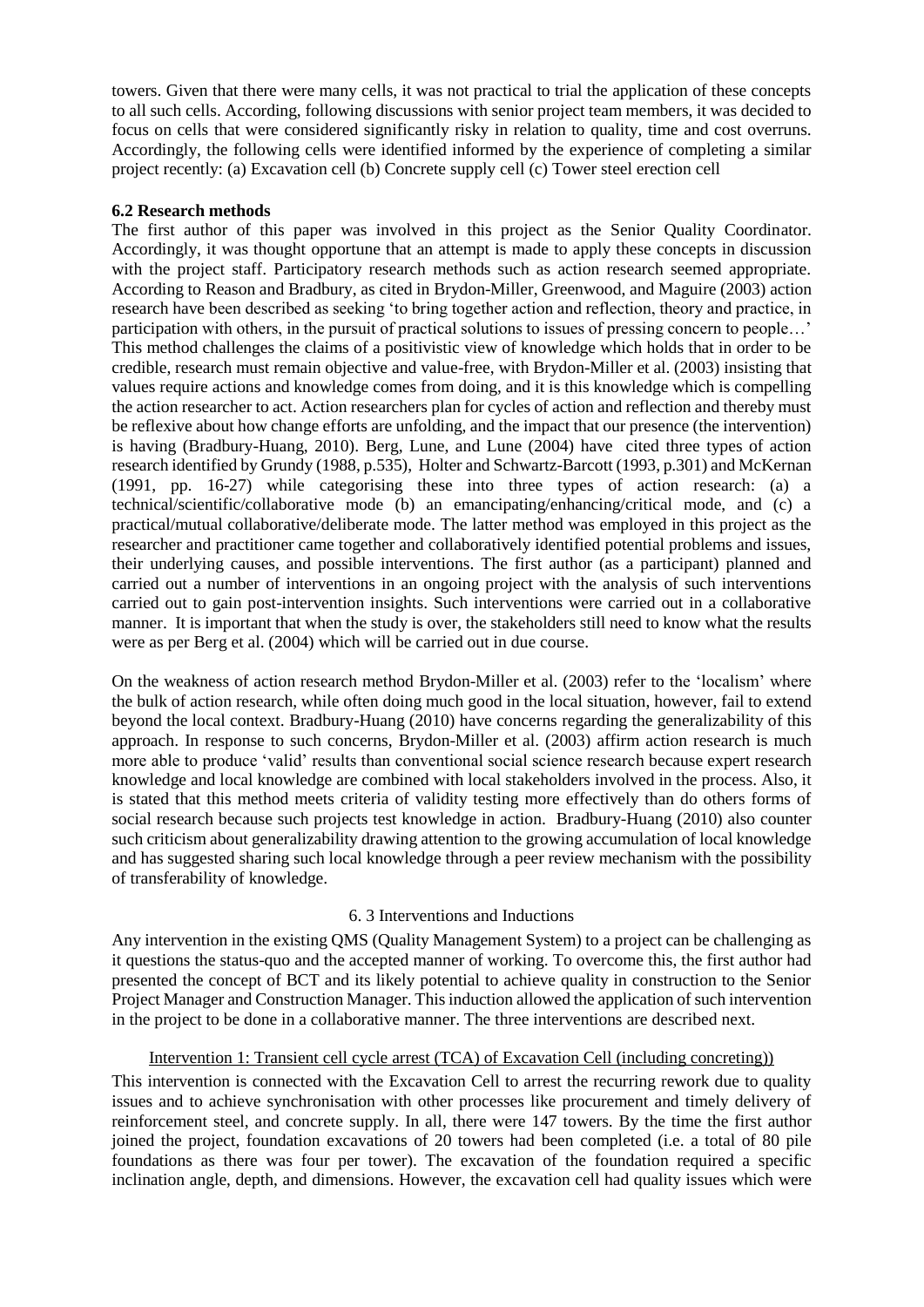recorded in the non-conformance report (NCR). These reports would record quality defects with details on its cause (if known), corrective action to be taken, and the cost of such work. Although not all NCRs will incur rework costs, this study focusses on those NCRs that resulted in rework.

There were five non-conformances recorded. One each for the incorrect inclination of the bored hole, excavation at the wrong location, concrete not placed in the excavated foundation hole within 48 hours of excavation due to issues with supply of reinforcement cages, and the incorrect diameter of excavated foundations leading to insufficient concrete cover (two instances). Such issues caused delays in the propagation of the excavation cell because the non-conformances to the specification required rework thus holding up the subsequent activities like placing of the reinforcement cages and subsequent concrete works. The trigger for the intervention was the non-conformance reports requiring rework, As the number of NCRs were considered high, this cell was put under TCA, and all activities related to this cell was deferred until all problems were fixed. Although this work stopped caused delay, it allowed for synchronisation of other processes, for example, allowing for delivery of the required reinforcement cages. While the propagation of excavation cell was in a state of rest, the process was refined till quality parameters were achieved. The problem was rectified by replacing the machine operator and the attachments used for excavation.

In summary, a state of transient cycle arrest was induced (as per BCT) for fixing all issues before the excavation cell cycle was allowed to take part in further proliferation. The impact of this intervention was the propagation of excavation cell across the balance 127 towers (i.e. 508 excavation sub-cells) with minimal quality issues as discussed later in Section 6, Results.

## Intervention 2: Concrete supply cell readiness (for production)

The onsite batching concrete plant was the key to the quality and timely supply of product because within 48 hours of excavation the concreting activities had to be completed as per contractual requirements. While the initial mix design was approved by the client, there was a need to ensure further the batching was capable of providing a continuous supply of acceptable concrete. This second intervention was for the concrete supply cell to ensure the cell was ready for taking further part in propagation or construction in an error-free manner. Abeysekera and Shelke (2015b) have described this G1 checkpoint in the cell cycle control mechanism in Figure 1 above as the mobilisation and mobilisation checkpoint for confirming the readiness of the cell before taking part in replication.

An exhaustive audit on the batch plant based on the NRMCA (National Ready Mix Concrete Association) guidelines with suitable checklist prepared was conducted to confirm the readiness of the plant before the supply of any concrete to the project. Based on observations and review of the production process, action items were raised on the calibration of flowmeters and weighing scale, concrete testing register, aggregate testing report and summary report for the non-conforming product at the plant and preventative actions. It was only after initiating satisfactory actions to complete this, was the plant allowed to supply concrete to the project. Thus, in accordance with the BCCM concept, the cell is checked for proper 'growth' or capability to take part in the cell cycle for propagation or supply of concrete. While the initial readiness checks on the plant were detailed in nature, ongoing regular surveillance of the batching plant and regular review of the concrete test result ensured major quality risks associated with the concrete quality were addressed, resulting in the error-free supply of nearly 3300 cubic meters of concrete to the project.

## **Intervention 3: Embedded Design for Steel Work**

This intervention is based on the concept of embedded design which has instruction for accurate replication of the cell. It requires decoding of the instructions and following the processes and procedures to achieve **proper construction and replication of cell**, the instructions for which are embedded in various project documentation like design, processes, and procedures (Abeysekera & Shelke, 2015b).

The supply of the Tower Lattice Steel was considered as critical because the steel was fabricated overseas (3500 Tonnes) with each Tower later assembled on site. Any fabrication error or missing part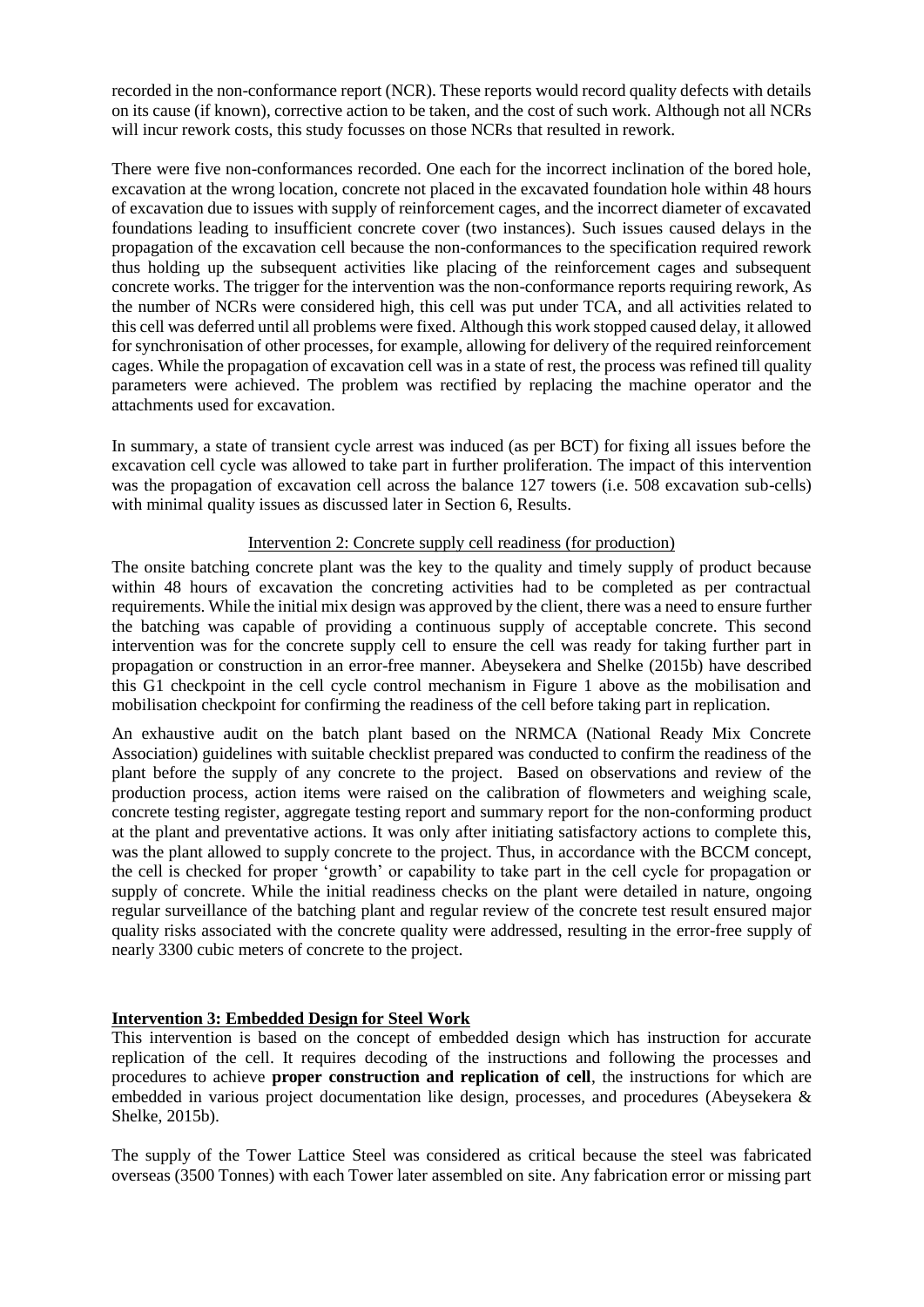would take longer to fix given the longer lead time of 6-8 weeks for replacement of correct part from the overseas vendor. The contract did require the construction of a *prototype or initial cell* which was completed. Accordingly, this was an essential feature of the embedded design, i.e. the construction of an initial cell. On reflection, this was quite useful for understanding and validate construction processes but not management practices. Interestingly, further investigations need to be done to understand the value of this practice through a cost-benefit study, when such a practice should be used, and how its value may be enhanced. There was an external audit organised too at regular intervals starting at the overseas fabrication facility with an experienced person representing the contractor was present to authorise the dispatch of the finished steel. It is seen as a gated check as in biological cells. These steps were already implemented before the first author joined the project as the project staff had learnt from mistakes in the recently constructed project (referred to earlier). Thus, yet another feature of the embedded design is to incorporate a mechanism to ensure that there is a deliberate attempt to learn past projects and make necessary changes to the previous 'embedded' design. Given the significant negative impact of a potential quality issue (this cell was seen as highly risk cell as noted before), the first author introduced the following features to the embedded design:

**Pre-checks:** It needs to be noted that the embedded design for this cell was modified (from that used in the previous project) to include additional pre-checks of the delivered steel at the port of delivery in Australia before its onward journey to the site. Each component was barcoded and the delivery status of the steel tracked in real time. A visual check for every component of steel delivered on site was introduced to check for any damages to protective coating, the presence of rusting, and any handling damages with provisions made for immediate correction of identified defects. The site crew was specifically instructed not to proceed with the erection in case of any quality issues were discovered during pre-assembly. Proceeding with construction with any defects however minor they were barred because any fixing of such defects would entail costly rework requiring working at heights to disassemble the steel and carry out any repairs.

**Constant surveillance:** It is noted that *constant surveillance* is another feature of the embedded design of the biological cell. Transferring this notion to construction means that high-risk cells need to be subjected to a constant surveillance regime. Accordingly, the steel tower erection cell was closely monitored for strict compliance with the embedded design (including the activity method statement). Surveillance carried out by the client as well with a system set up to record and respond to any issues raised.

**Feedback and feedforward loops:** A centralised recording system was installed and managed by the first author on site for any steel related issues with feedback on the steel issues on site channelled through the Senior Supervisor who confirmed the quality of the steel and its location on the site. It assisted in reducing duplicate feedback from other crew members and improved the accuracy of feedback because a single person was accountable for confirming and forwarding the issues for further actions. This approach improved the communication across the sites will all feedback actively sought, filtered and channelled for further action. Such effective cellular communication is one of the features of the embedded design.

**Product traceability systems**: A centralised tracking system for steel issues was introduced with status available to relevant stakeholders including a link with the local fabricator for immediate repairs, and especially for sourcing any missing parts.

All these features could be seen as elements of the revised embedded design. It should be noted that these practices were not part of the earlier project where issues like misplaced steel, damaged steel, untraceable steel elements caused project delays with no centralised tracking system. Critical feedback from the site was often not recorded or acted upon, resulting in a delay in the erection of steel towers. However, in the current project, the intervention introduced to create a new embedded design resulted in the client's acceptance of the tower assembly following joint final inspection without any major rework. The impact of these interventions is discussed in the next section. It must be noted that all these activities for improving the embedded design cost time and money and is part of the cost of quality. As to whether there should be a trade-off between the cost of quality and the benefits does not seem to be of importance for risky cells; a feature of the embedded design that needs further investigation.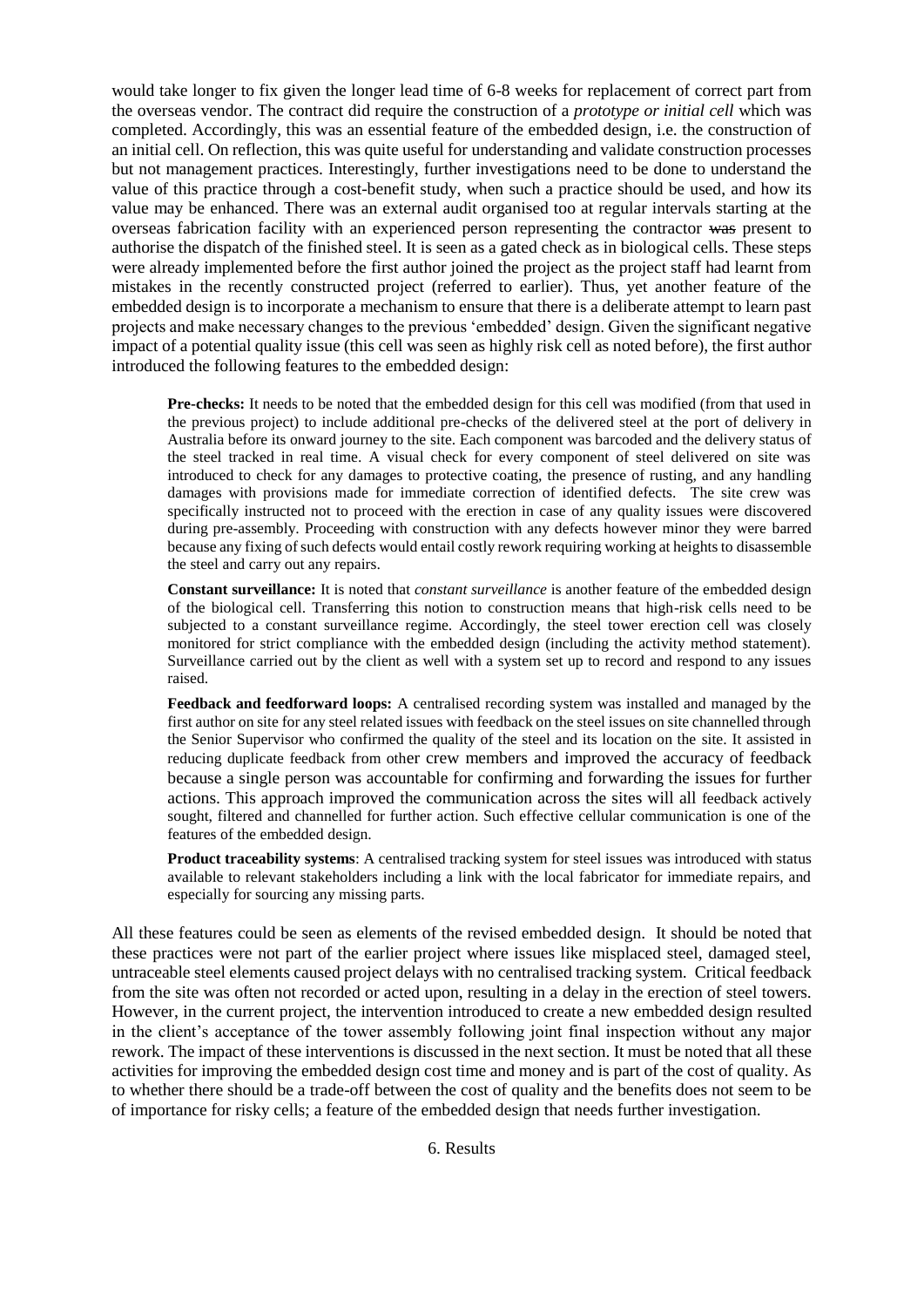Three interventions were considered as noted in Section 5 above. The number of NCRs raised before and after the interventions on the three cells are shown in Table 2. The issues surrounding the NCRs, the reasons for when the interventions took place, and the impact of these interventions are described next.

## **6.1 Results of Intervention 1: Transient cell cycle arrest (TCA) of excavation cell**

The intervention on the excavation cell was to induce a TCA and stopping all activities because of the five NCRs recorded for excavation of 20 foundation boreholes. Following the intervention, the number of NCRs dropped to two for the remaining 508 excavated boreholes. Perhaps, the process could have been stopped earlier rather than at five NCRs. This reflection raises the issue of a threshold value of for inducing a TCA to make time to fix problems while the process is in a state of rest.

| Cells              | Excavations for    | Concrete Supply           | <b>Tower Steel Erection</b> |
|--------------------|--------------------|---------------------------|-----------------------------|
|                    | tower foundations  |                           |                             |
|                    | Intervention 1:    | Intervention 2: Concrete  | Intervention 3:             |
| Interventions      | Transient state of | supply cell readiness for | Embedded design for         |
|                    | rest               | production                | steelwork                   |
| No. of NCRs before |                    | N/A                       | N/A                         |
| intervention       |                    |                           |                             |
| No. of NCRs after  |                    |                           |                             |
| intervention       |                    |                           |                             |

|  |  | Table 2: Number of NCRs before and after intervention (all with rework) |  |
|--|--|-------------------------------------------------------------------------|--|
|--|--|-------------------------------------------------------------------------|--|

The first author joined the project only after the start of the excavation cell, and therefore in this the opportunity for doing so was lost. However, the question as to a suitable threshold level remains. In this project, having stopped the process and identified solutions to the problem through a collaborative approach, permission was granted to re-start the cycle. Two more NCRs were issued, but the process was not stopped. One NCR was related to oversized holes (of bored piles) due to equipment malfunction, and the other was related to excavating a hole in the wrong location. This observation raises the question as to why a transient state of rest was not considered. Is it because of the good quality run of the process following the first state of rest and the cost benefit of stopping the process the second time is not favourable? Given the type of issue, it is likely that the nature of NCR has an influence on the induction of a TCA because one of the NCRs was due to an equipment failure. This observation leads to consider whether the cause of NCRs could be a significant contributing factor for the induction of TCA.

The second NCR following the intervention occurred a couple of days before the scheduled planned completion of the excavation cell i.e. the excavation was nearing completion within next two days, but no TCA was raised. The reason for this could be the small quantum of work left. In other words, it seems that lesser the amount of work to completion, lower the need for a TCA. However, further questions may be raised: Does the cell proliferation deteriorate when nearing completion indicating probably a lack of control? Or, are there activities outside of the control mechanism? Such deviations are not observed in the cell control mechanism; perhaps, a feature of the embedded design should be (see 6.3) to ensure that the processes for quality management are conducted with zest throughout without any indifference or lethargy.

Considering the importance of NCRs for determining the threshold, the current practice classifies NCRs as Class I, II or III depending on the cost and potential impact (Class I rework costs greater than \$100,000; Class II from \$20,000 to \$100,000; and Class III less than \$20,000). Any NCR with a Class I classification is investigated with a report submitted to higher management. However, this may result in the bulk of NCRs of class II and III escaping scrutiny. Clearly, the BCT approach is different and more stringent with a stoppage at each NCR rather than a threshold value of NCRs or the class of NCR. Interestingly, in this project, all the causes that lead to repeated NCRs were not the same and of class III. It seems that there is a need to investigate further as when a process should be subjected to a TCA.

# **6.2 Results of Intervention 2: Concrete supply cell readiness for production**

This intervention on the concrete supply cell included confirming the readiness of the cell to participate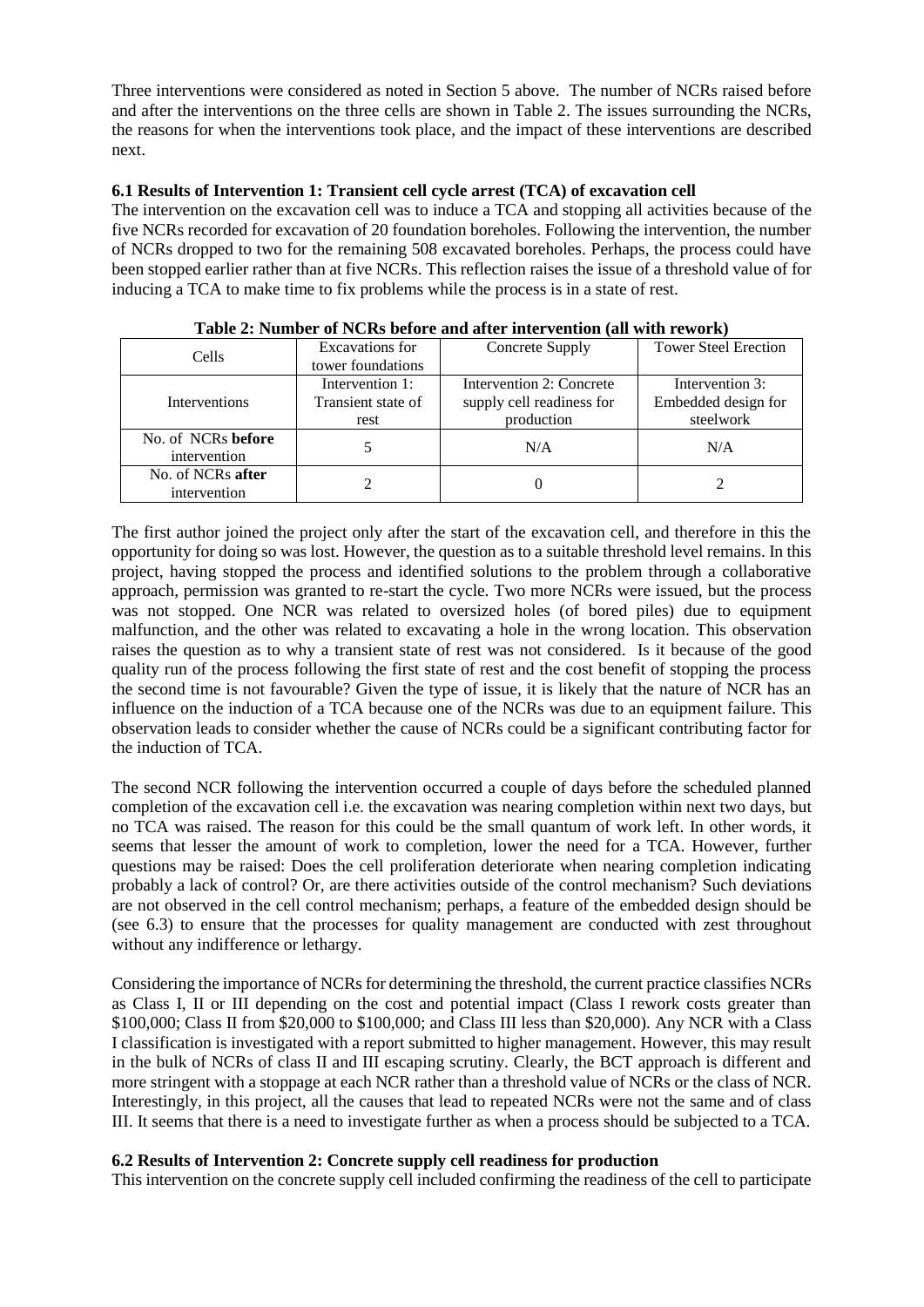in cell propagation, but it was necessary to check whether the plant was ready to deliver the desired quality. A hybrid audit checklist was prepared to check the preparedness of the plant and the system capability based on NRMCA guidelines and standard quality system requirements. An extensive audit of the facility was conducted to evaluate the readiness of the cell with the cell in *temporary rest* (i.e. not supplying concrete to the project unless observed as suitable to do so) similar to what BCT does regarding the readiness of the cell to participate in the cell cycle. This approach has resulted in correctly delivering the concrete and zero defect on the concrete supply for the project somewhat similar to checking a prototype cell's readiness for propagation. Accordingly, readiness checks can be classed as a feature of the embedded design as noted earlier.

## **6.3 Results of Intervention 3: Embedded design for steelwork**

The interventions described in Section 5 have resulted in a relatively lower number of nonconformances requiring rework compared with a similar project completed in 2015. However, there were two NCRs. These NCRs were connected with two towers which were erected with an unacceptable gap between steel members and required partial disassembly of the tower to fix the issue. The question arises as to why this defects occurred despite ensuring the integrity of the embedded design? It is likely the inspection system missed the defects, and the ground team continued the erection with defective steel despite specific instructions not to do so (as noted before). Could the application of a TCA at the first NCR avoid this? The small number of NCRs recorded, perhaps did not warrant the need to put the cell in rest (unlike the excavation cell, based on intervention 1, discussed above). It appears that there could be a different threshold of NCRs for inducing such transient states of rest. These are decisions that need to be made to have an embedded design that is perfect.

The embedded design for the steel erection process did not include a TCA to fix the problem. However, the closest it came to doing this was by recording the NCRs and fixing the problem (of the problematic tower), thus providing a break in activity for the affected cell than a TCA for the whole cell (erection of all towers). The fact that a second NCR occurred suggests the embedded design was not flawless. However, the fact there were only two NCRs which was much less than in a similar project completed in 2015, suggests that features of the embedded design of the project under evaluation could have played a role in reducing quality problems. Perhaps, had a TCA been raised on the first time it occurred, the second NCR could have been avoided raising the question whether a TCA should be initiated at the first NCR - an issue that needs further investigation.

# **7. Conclusions**

This study explored three features of BCT and BCCM taking a metaphorical approach to developing new insights for managing quality. These three features were: transient cell cycle arrest (TAC), readiness checks, and embedded design. Many cells can be identified for the application of the above features. However, only the most critical cells (i.e. core activities with a high potential for problems) were considered for trialling these concepts. Perhaps, this could be considered as a feature of the embedded design for the overall project.

The concept of inducing a transient state of rest is an entirely a new approach to construction quality management. Triggered by NCRs (with rework), it arrests the growth of defective cells. The senior management team has confirmed the usefulness of this practice as noted before. As to whether the arrest should be triggered by NCRs (or in any other ways) and whether just one NCR or a few or through a threshold value of NCRs is a matter that needs further investigation. The current system of classifying NCRs based mainly on re-work costs need to be reviewed too. Additionally, the need for a transient state of rest may depend on whether the NCR occurs at an early stage or later or close to the finish may have an impact. Additionally, whether the state of arrest should be limited to just the related activity of the defective cell only or for the full cell needs further investigation. Furthermore, as to how this concept could be introduced into quality plans and activity method statements may need investigation too. In essence, this is about understanding how to incorporate the feature of TCA in an embedded design taking into account of costs and benefits.

The embedded design if implemented well maintaining its integrity is likely to lead to positive quality outcomes. Some of the features of the embedded design that this study has identified in addition to the